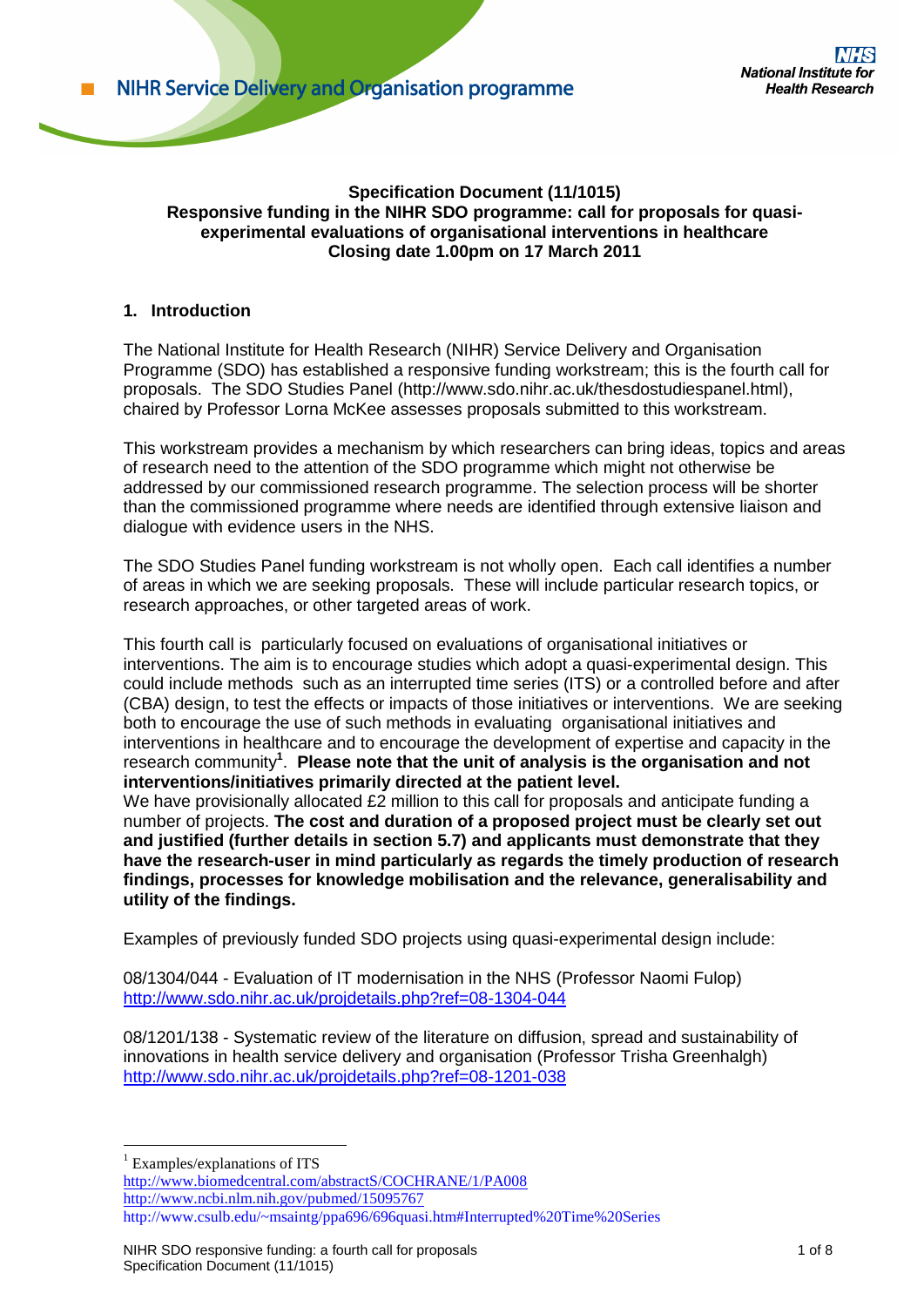**NIHR Service Delivery and Organisation programme** 

All proposals submitted to this responsive funding stream will be assessed in the same way as those submitted to the two other workstreams in the SDO programme; firstly for importance to the NHS, secondly for scientific quality. More details of this process are given in section 7. Researchers are advised that unless a proposal fits the criteria of this specific call *and* reflects the broad objectives of the SDO programme addressing the primary audiences for SDO commissioned research as detailed below, it will not be considered. In addition, proposals will be judged for their competitiveness  $2$ .

Proposals must be tailored to this call. Proposals which have been submitted elsewhere and have failed to be funded can be considered but researchers must give full details. Applicants also need to clarify whether their proposal is currently under consideration by another research funder. If so, applicants are asked to contact NETSCC-SDO.

### **2. The SDO programme objectives**

The NIHR Service Delivery and Organisation programme is funded by the NIHR, with contributions from NISCHR in Wales. Researchers from Scotland and Northern Ireland should contact NETSCC to discuss their eligibility to apply.

The NIHR SDO Programme improves health outcomes for people by:

- Commissioning research and producing research evidence that improves practice in relation to the organisation and delivery of health care, and
- Building research capability and capacity amongst those who manage, organise and deliver services – improving their understanding of the research literature and how to use research evidence.

The primary audience for the research which the SDO programme commissions, is decision makers in the NHS in England and Wales – particularly managers and leaders in NHS organisations. We focus our research commissioning on topics and areas where we think research evidence can make a significant contribution to improving decision making, and so to improving the organisation and delivery of healthcare to patients.

Further information on the SDO programme, including a list of past, current and recently commissioned projects, can be found on the SDO website: [www.sdo.nihr.ac.uk.](http://www.sdo.nihr.ac.uk/)

### **3. Background to this call**

1

Responsive funding programmes can be a positive way of identifying neglected areas of research, enhancing underdeveloped methods or supporting researchers wishing to build a related body of evidence in key areas. They are useful for stimulating research in important but less high profile areas of health need and they allow the research community to bring new ideas, novel methods and topics to the forefront. We hope to stimulate some innovative approaches through this responsive mechanism in terms of topics; methods; research teams; and stronger collaborations /partnerships between researchers and the service. .

We wish to avoid some of the common problems associated with responsive mode funding such as a high volume of heterogeneous and poorly constructed proposals and a low success

<sup>&</sup>lt;sup>2</sup> '*Non-Competitive*' means that a proposal is not of a *sufficiently high* standard to be taken forward for further assessment in comparison with other proposals received and funded by the SDO programme because it has little or no realistic prospect of funding. This may be because of scientific quality, cost, scale/duration, or the makeup of the project team.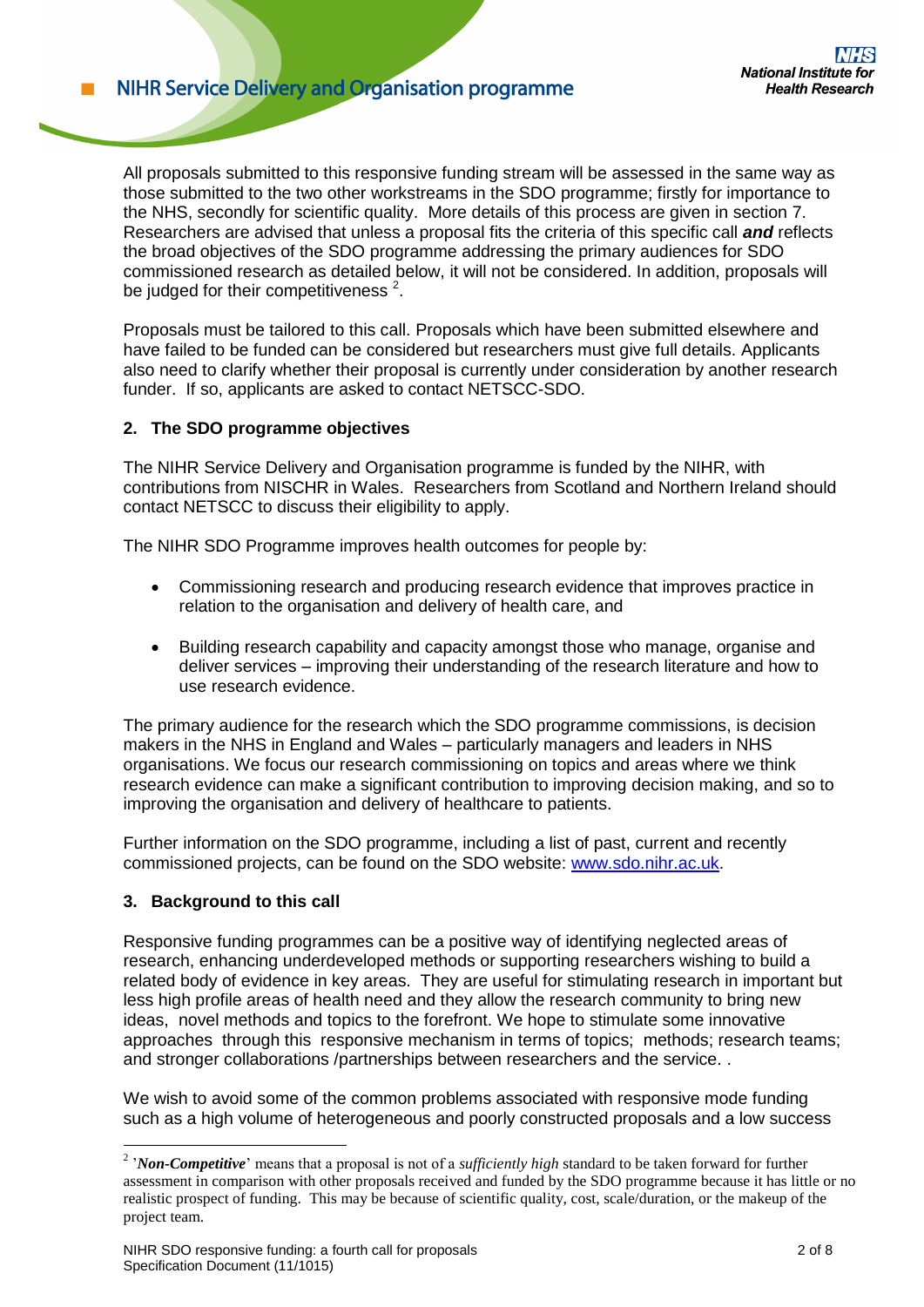**NIHR Service Delivery and Organisation programme** 

rate for researchers – both of which represent a poor use of resources for the research funder and the research community. The Panel will therefore put an emphasis on the need in the NHS for the research, scientific rigour and quality, fit with call criteria and alignment with the mission of the SDO programme. The use of a two stage process with an outline submission will in part help to ensure the coherence and quality of those bids chosen to advance to full proposal stage.

# **4. This call for proposals**

For this responsive call, our focus is on commissioning evaluations of organisational initiatives or interventions which primarily use a quasi-experimental design to evaluate and assess the effects or impacts of those initiatives or interventions. We do not specify the organisational initiatives or interventions to be evaluated nor their stage of delivery/implementation, though clearly they must be of importance to the NHS and relevant to the management and leadership community in NHS organisations who constitute the primary audience for SDO-funded research. Examples might include initiatives/interventions concerning quality improvement, service redesign, information systems/usage, workforce changes, or the use of incentives. This list is illustrative and not prescriptive. Please note studies which examine the effects or impacts of patient-level interventions are usually more appropriately submitted to other NIHR programmes such as the health technology assessment (HTA) programme. Those with a predominantly patient-level focus are likely to be deemed out of remit for this call.,( even if they use a quasiexperimental design).

Evaluations of the impact or effectiveness of clinical, educational or other interventions used at the level of the patient often make use of a randomised controlled trial (RCT) design, where random allocation and experimental intervention are both feasible and ethically acceptable. However, it is rarely feasible and may be inappropriate for other reasons to use RCTs to evaluate the impact of organisational interventions which are used at the level of an organisation as a whole or a sub organisational unit (such as a department, service or team). In these circumstances, researchers may turn to a number of quasi-experimental designs more suited to the nature of these research questions. For example, an interrupted time series (ITS) design may be used, in which a number of observations of the dependent variable(s) are collected before, during and after the intervention is applied to the organisational unit, and statistical methods are used to test the significance and magnitude of any change and to take account of any underlying temporal trends. A controlled before and after (CBA) design may be used in which observations are made before and after the implementation of an intervention, both in a group that receives the intervention and in a control group that does not, and statistical methods are used to adjust for known differences between the two groups. The Cochrane Collaboration Effective Practice and Organisation of Care (EPOC) group have produced useful definitions of such quasi-experimental designs<sup>3</sup>. Guidance will be available from the MRC in the new year.

# **5. General guidance for applicants**

Our main concern is to commission research which is well designed; will be effectively carried out by the research team; will provide findings which meet the needs of the NIHR SDO programme and the NHS management and leadership community it serves; and will be used to improve health services. With these aims in mind, we offer the following general guidance to applicants. For this call we are encouraging quasi-experimental approaches to evaluating organisational level- initiatives/interventions. with evidence of NHS need and engagement. Other approaches may be combined with quasi- experimental designs in this call but should not be the dominant approach. The SDO Panels and Commissioning Board will take account of this guidance when they assess and select proposals.

<u>.</u>

<sup>3</sup> http://epoc.cochrane.org/epoc-register-studies

NIHR SDO responsive funding: a fourth call for proposals 3 of 8 Specification Document (11/1015)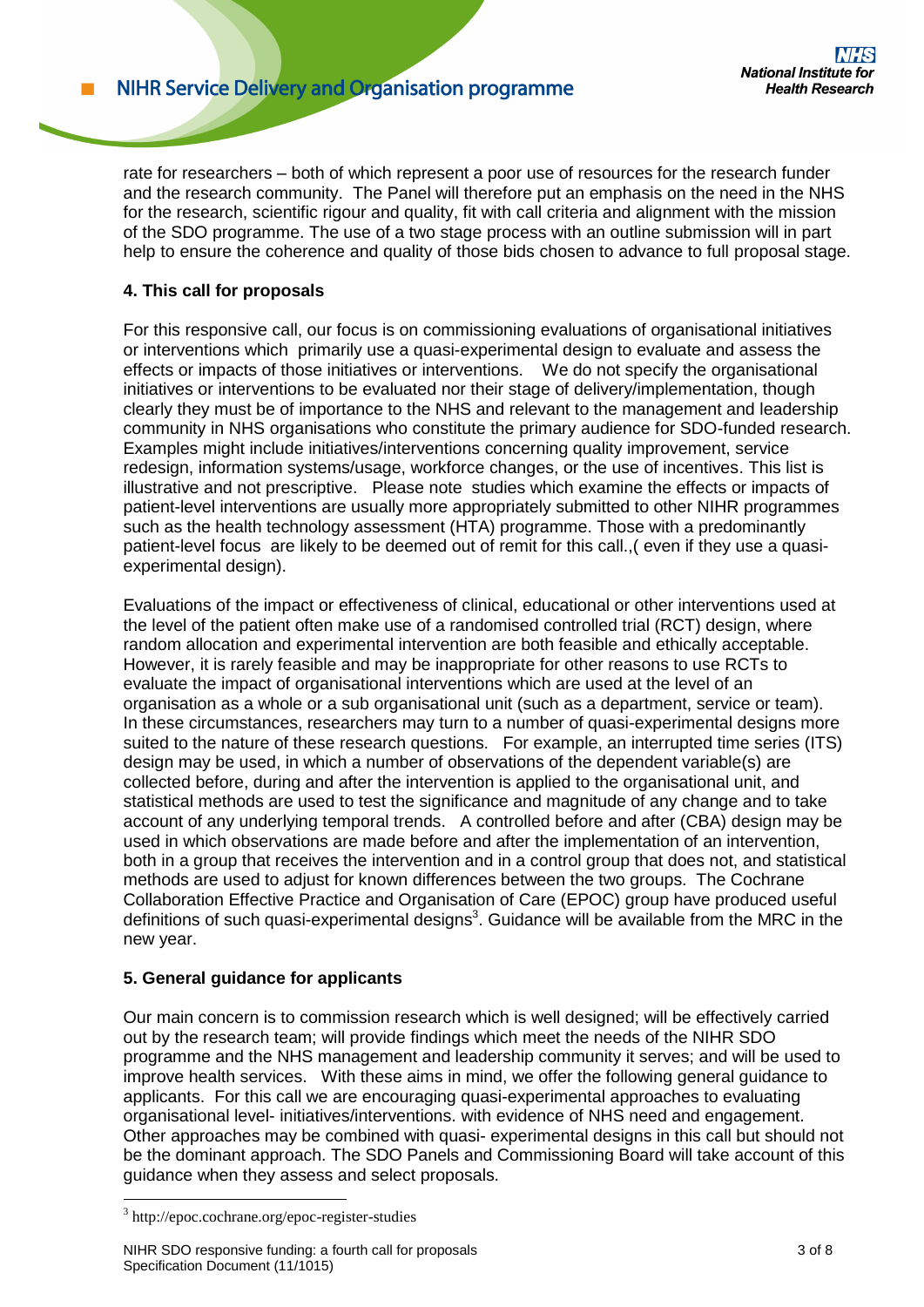## *5.1 Research team makeup and expertise*

Our key concern is that projects should have a research team with the right skills to undertake the research. It is important that the team has the necessary expertise, but is not so large that project management will be difficult. Projects are likely to use a team with significant input from diverse disciplines appropriate to the content and methods of the project. All applicants need to show that they will commit appropriate time and effort to the project, and the use of large teams of applicants with little or no apparent time commitment to the project is discouraged. Full proposals should make it clear what responsibilities and roles will be fulfilled within the project by each team member.

The chief investigator or principal applicant should generally be the person who has contributed most to the intellectual and practical development of the proposal, and who will take lead responsibility for its implementation. This is not necessarily the most senior investigator in the research team. Where the principal applicant has a limited past track record in holding grants, we will look for evidence that they will be supported and mentored by more experienced coapplicants.

### *5.2 NHS management engagement*

Our key concern is that NHS managers should be directly engaged or involved with SDO research projects because this will produce research that is more closely grounded in and reflective of their concerns and makes the subsequent uptake and application of research findings more likely.

We particularly welcome project proposals in which the involvement of at least one NHS manager is clearly evidenced. This could be to enlist an NHS manager as part of the project team as a co-applicant, and to involve them in all stages of the research cycle. Other models of involvement might be: as members of a project advisory/steering group; or as members of an expert user group ; or through letters of senior management support for the research. It must be clearly shown how managers will contribute and the significance of their role to the delivery of the research. Their contribution may be to facilitate or enable research access to organisations, to be directly involved in research fieldwork, to comment on and contribute to emerging findings, and to be involved in knowledge mobilisation (see below). The active involvement of NHS managers will ensure commitment to and support for the research from the NHS organisations involved. Please note the time of NHS manager(s) as co-applicants can be costed into the proposal, as part of the NHS Support Costs.

### *5.3 Gains for the service*

Not all research will individually result in potential savings or direct gains for the service. However it may lead to a better understanding of organisations, systems or services and contribute to that body of knowledge. Where it is appropriate, studies should include a costeffectiveness component with a view to helping managers and service providers make decisions and identify potential for savings. As a publicly funded programme in a time of restraint, researchers should look to demonstrate potential savings and gains for the service, where appropriate. This includes setting out in broad terms the likely impact and implications of this work for the wider service at outline stage.

### *5.4 Research methods*

Our key concern is that the research proposed is well designed, will be well conducted, and will add to knowledge in the area. In this call priority is given to quasi-experimental approaches but other methods within this broad approach can be used or combined .

Here we highlight some necessary watchpoints derived from past experience. Proposals need to make proper use of relevant theory and of the findings in the existing literature to frame their research questions. Although at outline stage, comprehensive referencing is not required,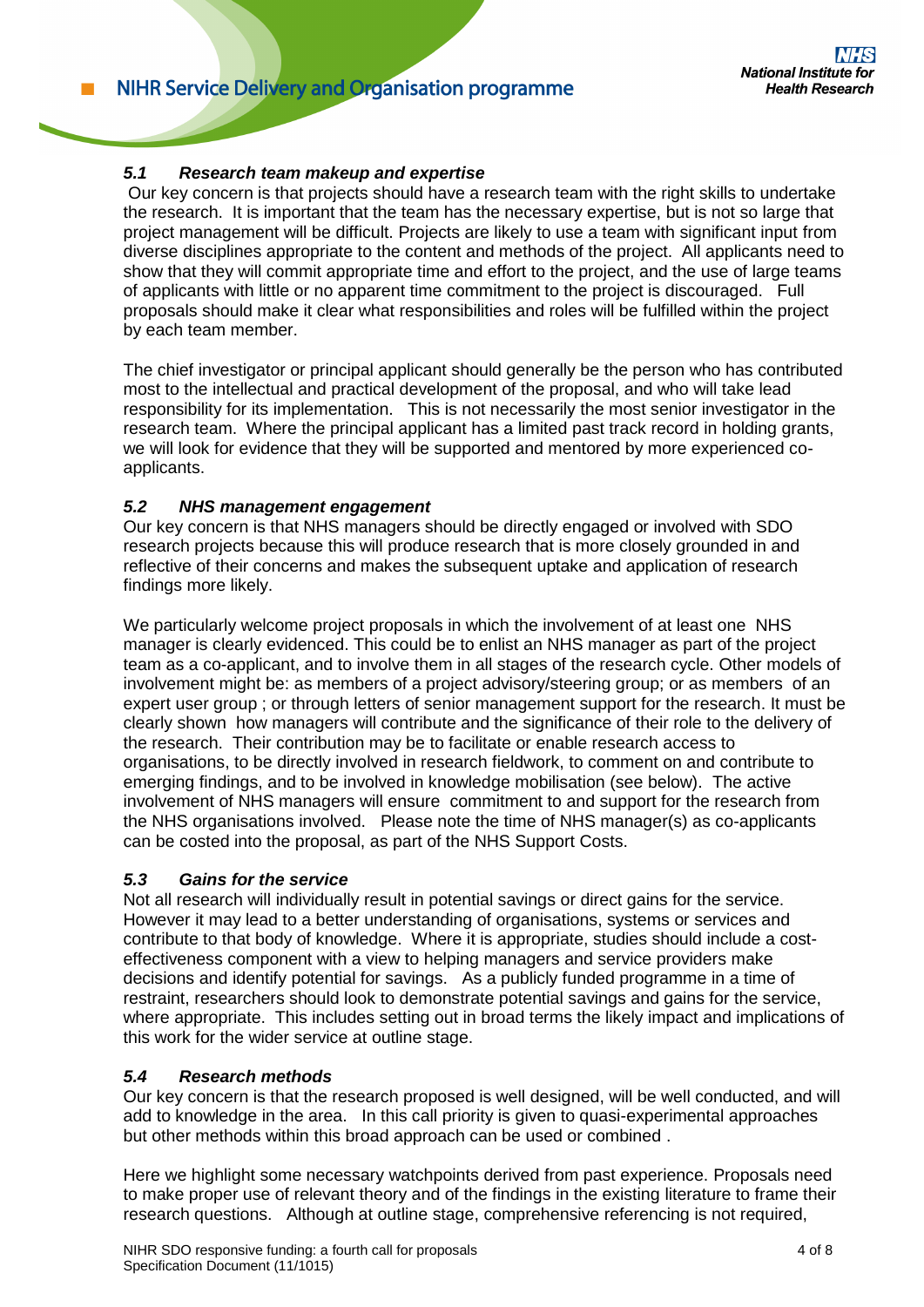illustrative sources and indication of the grounding in a body of literature should be given. Theoretical, descriptive evaluations, proposals which appear not to be informed by the existing literature and projects which appear to replicate rather than add to existing research are unlikely to be funded. Research questions need to be very clearly stated and framed – in terms which are sufficiently detailed and specific. This includes a clear description of the intervention which is being assessed and articulating the objectives and aims of the research.

The research methods proposed must be appropriate to the nature of the research question(s) and to the theoretical framework for the project. It is important that the proposal makes a clear link between the research questions and the intended empirical approach and fieldwork, showing what data will be gathered and how it will be used. The approach to data analysis must be clearly explained. The proposal needs to show that the research team has considered and addressed the logistics and practical realities of undertaking the research – gaining ethical and research governance approval, securing access, recruitment, data collection and management, etc. Studies should be realistically costed and timed to take account of these activities.

Researchers should be mindful of the need for broader applicability of findings and the need to draw generalisable conclusions from their findings.. Emphasis must be given to the relevance of the outputs for the service as a whole. This may affect the study design – for instance, single case studies are likely to be supported only exceptionally.

The plan of investigation should set out clearly and in some detail the proposed methodology. It should include a Gantt chart or project timetable showing clearly the planned dates of different project phases and of project outputs.

### *5.5 Public involvement*

It is a core concern of the SDO programme that all commissioned projects should pay appropriate attention to the needs and experiences of all relevant stakeholders (including local communities, lay people, service users and patients, carers and minority ethnic communities as well as healthcare practitioners and managers) during the design, execution and communication of the research. Proposed projects should be explicit in describing their arrangements for public and patient involvement and in communicating how the proposed work has potential implications for service delivery that could lead to enhanced public and community engagement. The application includes a section for the non-expert and care should be given to `pitching' the proposal at a lay audience, avoiding jargon and explaining clearly the expected benefits of the research.

### *5.6 Research governance*

Applicants should show that they understand and that their proposal complies with, the Research Governance Framework for the NHS. Successful applicants will be required to provide proof of research ethics committee approval for their project, if it is required, before funding commences. The project plan should take realistic account of the time required to secure ethics and governance approval. Any risks associated with organisational restructuring should be addressed where anticipated and factored into the project design and timelines.

### *5.7 Costs and value for money*

Project costs will be carefully scrutinised and must always be well justified and demonstrate value for money. NIHR programmes currently fund Higher Education Institutions (HEI) at a maximum of 80% of Full Economic Cost (except for equipment over £50,000 – 100%). For non-HEI institutions, NIHR may fund 100% of costs. However, the NIHR SDO programme reserves the right to award a grant for less than this maximum and for less than the amount sought by applicants.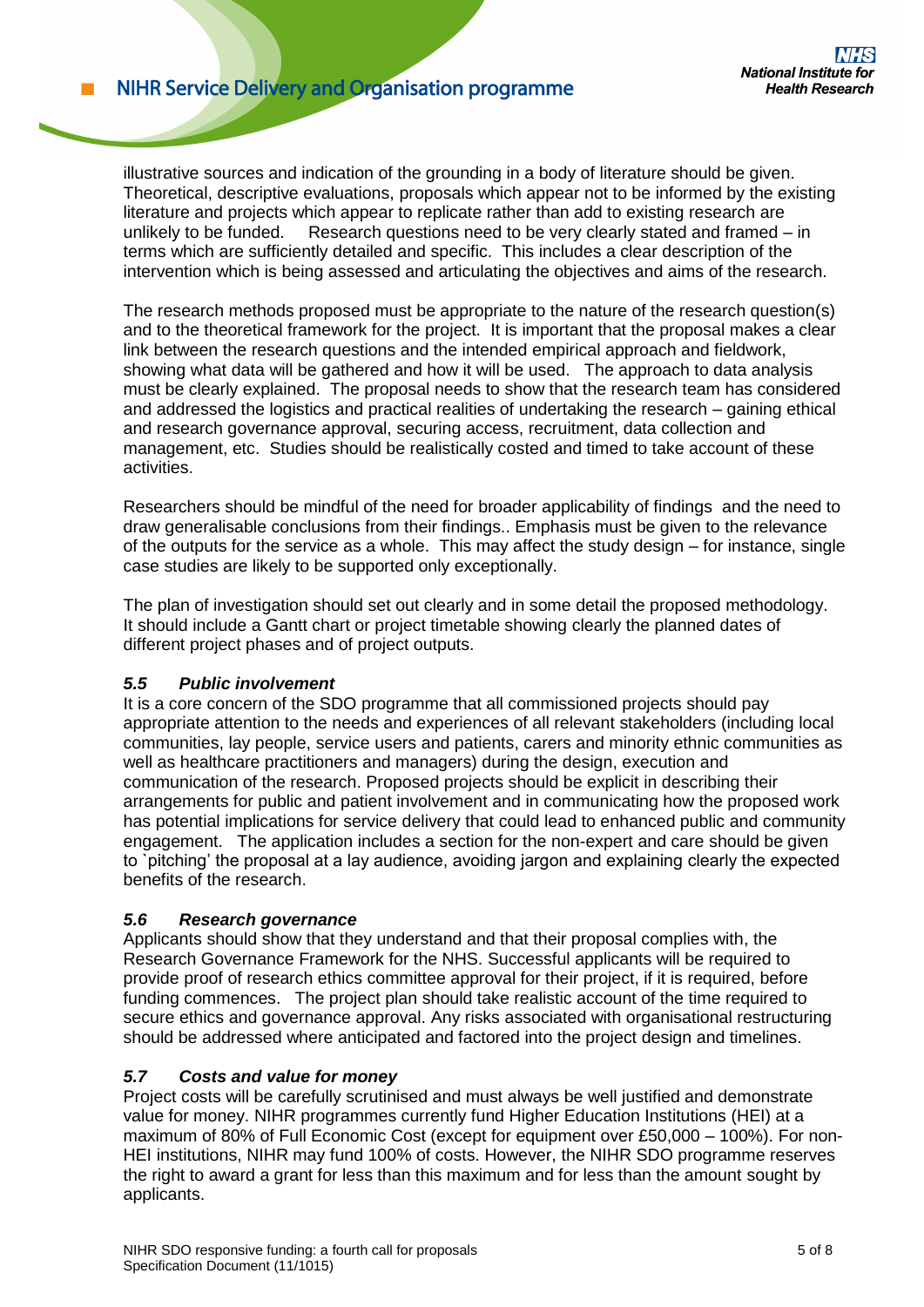#### **6. Research outputs and knowledge mobilisation**

Our key concern is to ensure that projects funded by the SDO programme are designed from the outset to produce useful, timely and relevant research findings which are then welldisseminated and taken up. Involvement of managers at all stages of the research life-cycle process is likely to enhance both relevance and knowledge mobilisation.. Such engagement will is also likely to ensure a focus on varied and diverse outputs aimed at different audiences, especially managerial audiences...

All full proposals submitted to the SDO programme must include a detailed section on research outputs and knowledge mobilisation in the full plan of investigation which is attached to the proposal when it is submitted. We would expect to see that section and the project plan detailing the outputs and knowledge mobilisation activities which are planned across the life of the project, and the resources section of the proposal showing that sufficient resources have been allocated within the project budget to undertake these knowledge mobilisation activities. In general terms, all projects which are longer than 12 months are expected to produce some interim outputs during the life of the project as well as those at the end of the project.

The outputs and knowledge mobilisation activities shown in the project proposal are likely to include some or all of the following:

- A final and full research report detailing all the work undertaken and supporting technical appendices (up to a maximum 50,000 words), an abstract and an executive summary (up to 2000 words). This is a required output. The executive summary must be focused on results/findings and suitable for use separately from the report as a briefing for NHS managers. Care should be given to using appropriate language and tone, so that results are compelling and clear. The report must use the layout template provided. Following scientific peer review and editing/revision, the report will be made available on the SDO programme website. This is a required output from all projects.
- A set of Powerpoint slides (up to 10 maximum) which present the main findings from the research and are designed for use by the research team or others in disseminating the research findings to the NHS. The slides must use the template provided. They will be made available alongside the report on the SDO programme website. This is a required output from all projects.
- Journal papers for appropriate academic peer reviewed journals, designed to ensure the research forms part of the scientific literature and is available to other researchers.
- Articles for professional journals which are read by the NHS management community and which will be helpful in raising wider awareness of the research findings.
- Seminars, workshops, conferences or other interactive events at which the research team will present and discuss the research and its findings with NHS managers
- Guidelines, toolkits, measurement instruments or other practical methods or systems designed to enable NHS managers to use the research findings in practice. We are looking for practical, innovative ideas – such as questions arising from the research that nonexecutive directors could raise at Board meetings or similar.

This list is illustrative rather than comprehensive, and we will welcome project proposals which include other forms of output and knowledge mobilisation activities. All projects are encouraged to collaborate in knowledge mobilisation with the SDO Network, which is hosted by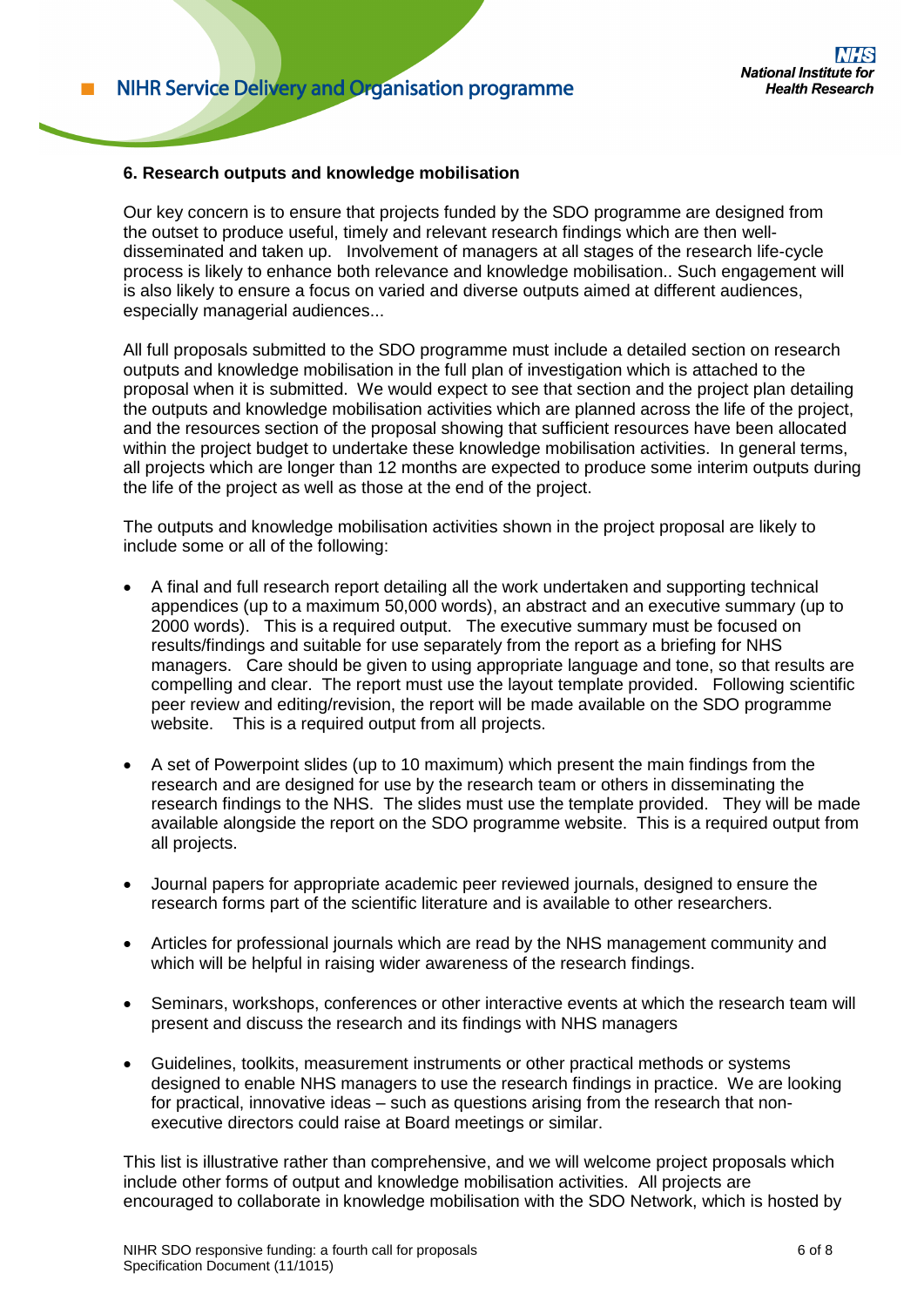the NHS Confederation and exists to enable managers to improve and develop the services they manage by facilitating their access to and use of the latest health services research. [\(http://www.nhsconfed.org/networks/sdonet/Pages/SDONetwork.aspx\)](http://www.nhsconfed.org/networks/sdonet/Pages/SDONetwork.aspx).

### **7. Process for proposal selection**

The NIHR Service Delivery and Organisation programme is funded by the NIHR, with contributions from NISCHR in Wales. Researchers from Scotland and Northern Ireland should contact NETSCC to discuss their eligibility to apply.

Whilst we have not set a maximum duration or cost for projects, value for money will be scrutinised and all costs must be justified. Applicants should be aware that changes to costs between outline and full proposal will have to be fully explained, and we therefore encourage applicants to be as realistic as possible when costing their outline proposals. Realistic costs are also very important at commissioning of full proposals as the SDO programme does not normally accept requests for variations to contracts for additional time or funding once projects have been contracted.

Applications for this call will be assessed in two stages. Outline proposals will be sought. Once remit and competitiveness checks have been made, they will then be reviewed by the SDO Studies Panel. The primary criterion against which the Panel assesses outline proposals is that of **NHS need for the research** – in other words, whether the proposed research will be useful to research users in the NHS, and is likely to contribute to improving decision making. It will use four main criteria to make this judgement:

- Relevance of the proposed research to the needs, interests and current and future challenges for the management community in the NHS.
- Likelihood that the proposed research will produce findings which are timely, useful to and capable of application by the management community in the NHS
- Likelihood that the proposed research will promote the greater engagement between the academic research community and the health management community in the NHS, and will encourage development of links between academic institutions and NHS organisations.

Applicants whose proposals are shortlisted will be asked to develop a full proposal for assessment by the SDO Commissioning Board meeting. This board's primary concern is the **quality of the proposed research**. It uses two main criteria to make this judgement:

- Scientific rigour and quality of the proposed research, and the expertise and track record of the research team.
- Value for money of the proposed research, taking into account the overall cost and the scale, scope and duration of the work involved.

### **8. Application process and timetable**

Should you have any questions or require any further clarification please refer to the NETSCC FAQs at [http:\\www.sdo.nihr.ac.uk/faqsnetscc.html,](http://www.sdo.nihr.ac.uk/faqsnetscc.html) if the answer to your question cannot be found please email your query to sdofund@southampton.ac.uk with the reference number (11/1015) and title for the call for proposals as the email header. Applicants should be aware that while every effort will be made to respond to enquiries in a timely fashion, **these should be received at least two weeks before the call closing date.**